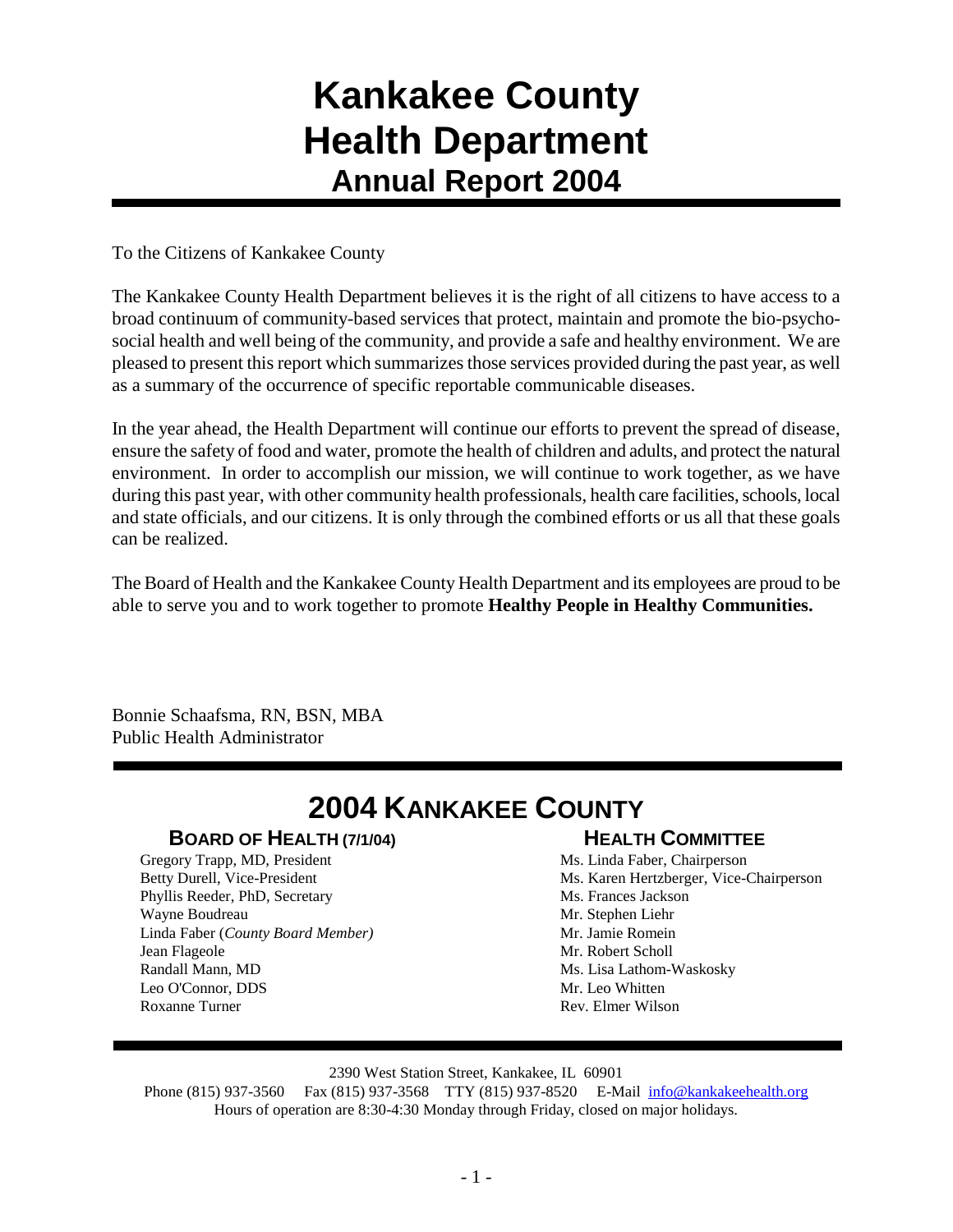### **Environmental Health 2004 Health Promotion 2004**

| Inspections |  |
|-------------|--|
|             |  |

| Permits Issued                   |  |
|----------------------------------|--|
|                                  |  |
| Private Sewage Treatment216      |  |
| Licenses Issued                  |  |
|                                  |  |
|                                  |  |
| Private Sewage Contractors36     |  |
| Trucks (Solid Waste Disposal) 39 |  |
|                                  |  |

| <b>Health Education</b>                        |  |
|------------------------------------------------|--|
| Community presentations  148                   |  |
|                                                |  |
| Baby Think It Over participants 260            |  |
|                                                |  |
|                                                |  |
|                                                |  |
| Kankakee County Teen Conference students .512  |  |
| Heart Smart for Women participants 163         |  |
| <b>Breast &amp; Cervical Cancer Screenings</b> |  |
|                                                |  |
|                                                |  |
|                                                |  |
|                                                |  |
|                                                |  |
| Tobacco Prevention & Cessation                 |  |
| Tobacco Prevention participants  1,322         |  |
|                                                |  |
| Freedom From Smoking participants51            |  |
|                                                |  |

### **Chronic and Communicable Disease 2004**

*Reportable Diseases*

| Acquired Immunodeficiency Syndrome 3 |  |
|--------------------------------------|--|
|                                      |  |
|                                      |  |
|                                      |  |
|                                      |  |
|                                      |  |
|                                      |  |
|                                      |  |
|                                      |  |
|                                      |  |
|                                      |  |
|                                      |  |
|                                      |  |
|                                      |  |
|                                      |  |
|                                      |  |
|                                      |  |
| Streptococcal Infections (Group A)4  |  |
|                                      |  |
|                                      |  |
|                                      |  |
|                                      |  |
|                                      |  |

| <b>HIV Testing and Counseling Program</b> |  |
|-------------------------------------------|--|
|                                           |  |

| <b>Sexually Transmitted Diseases</b> |  |
|--------------------------------------|--|
|                                      |  |
|                                      |  |

| <b>Tuberculosis</b>                                               |
|-------------------------------------------------------------------|
|                                                                   |
|                                                                   |
|                                                                   |
| <b>Lead Screening Program</b>                                     |
|                                                                   |
|                                                                   |
|                                                                   |
|                                                                   |
| Environmental inspections + HUD grant182                          |
|                                                                   |
|                                                                   |
| Hearing and Vision Screening                                      |
| Preschool                                                         |
|                                                                   |
|                                                                   |
|                                                                   |
| School age                                                        |
|                                                                   |
|                                                                   |
|                                                                   |
|                                                                   |
|                                                                   |
| Schools Oral Health<br>Fluoride Rinse Program (Grades 1-8)  1,765 |
| <b>Special Immunization Clinics</b>                               |
|                                                                   |
| Total pneumonia vaccine doses28                                   |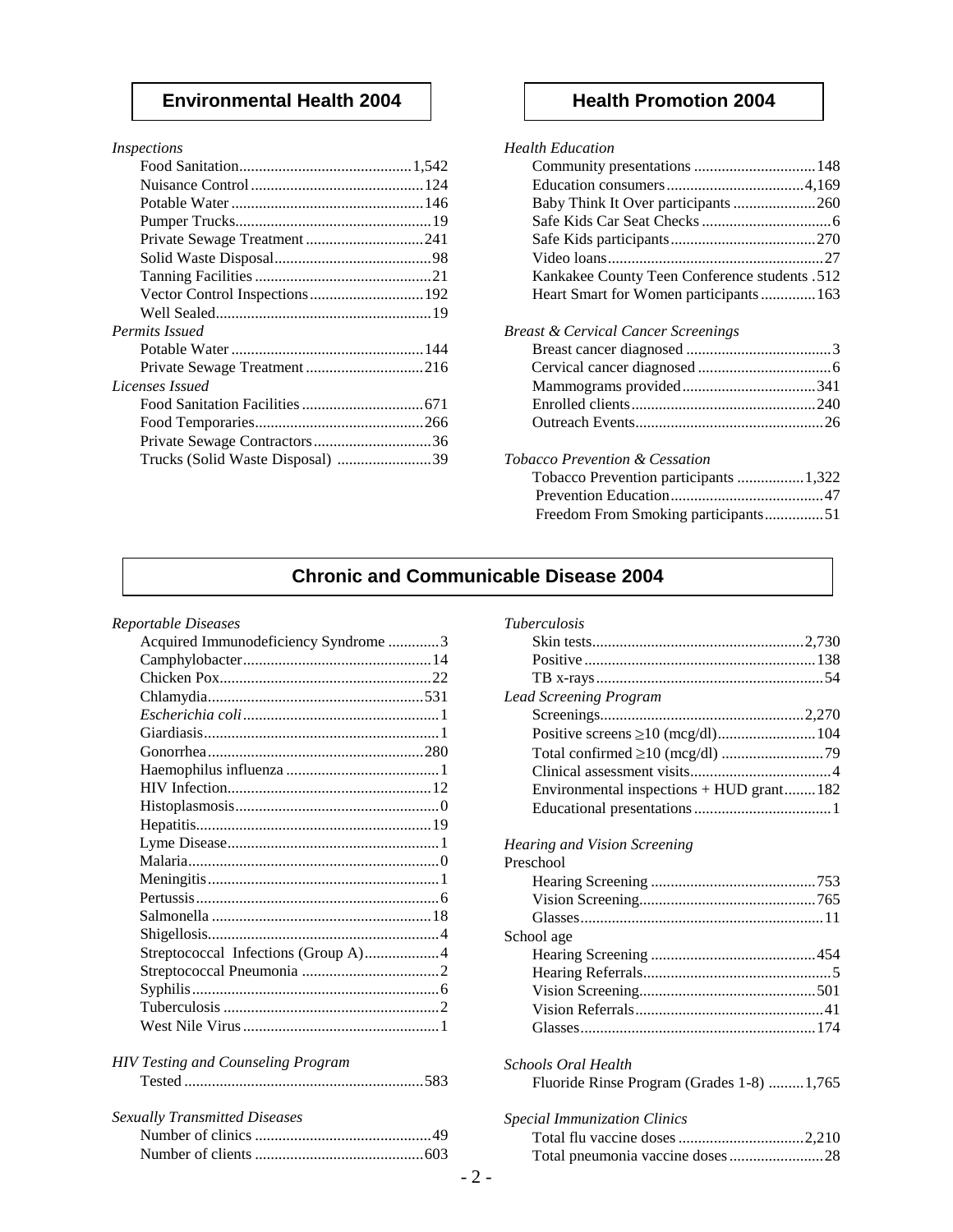| WIC (Women, Infants, & Children)    |       |
|-------------------------------------|-------|
| Average monthly caseload2,399       |       |
|                                     |       |
|                                     |       |
|                                     |       |
| Childhood Immunization              | Doses |
|                                     |       |
|                                     |       |
| Attendance at outreach clinics  181 |       |
|                                     |       |
|                                     |       |
|                                     |       |
|                                     |       |
|                                     |       |
|                                     |       |
|                                     |       |
|                                     |       |
|                                     |       |
|                                     |       |
|                                     |       |
|                                     |       |
|                                     |       |
|                                     |       |
|                                     |       |
|                                     |       |
|                                     |       |

| <b>Family Case Management</b>  |  |
|--------------------------------|--|
|                                |  |
|                                |  |
|                                |  |
|                                |  |
|                                |  |
|                                |  |
|                                |  |
| <b>HealthWorks</b>             |  |
|                                |  |
|                                |  |
|                                |  |
|                                |  |
| Child Health Clinic            |  |
|                                |  |
|                                |  |
|                                |  |
| Medically indigent clients 252 |  |
| New clients                    |  |
|                                |  |
|                                |  |
|                                |  |

## **Financial Report 2004**

| (Unaudited)<br>Fiscal Year 12/01/03 - 11/30/04 |  |
|------------------------------------------------|--|
| Revenue                                        |  |
|                                                |  |
|                                                |  |
|                                                |  |
|                                                |  |
|                                                |  |
|                                                |  |
|                                                |  |
|                                                |  |
|                                                |  |



### *Expenditures*

| Professional Development  10,094.00 |  |
|-------------------------------------|--|
| Office Supplies/Postage26,940.78    |  |
|                                     |  |
|                                     |  |
|                                     |  |
|                                     |  |
|                                     |  |
|                                     |  |
|                                     |  |
|                                     |  |
|                                     |  |
|                                     |  |
|                                     |  |
|                                     |  |
|                                     |  |
|                                     |  |